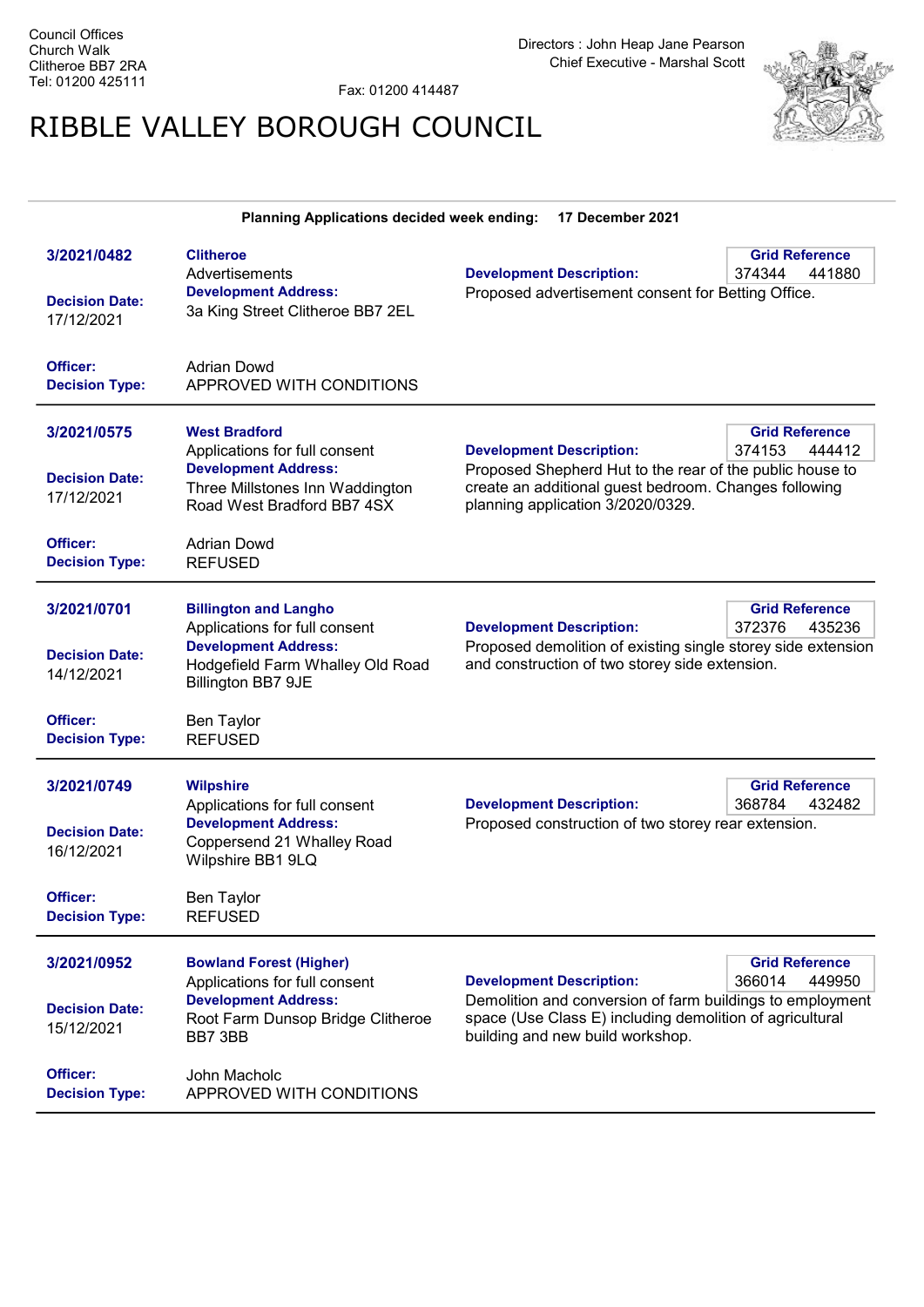| 3/2021/0960<br><b>Decision Date:</b><br>17/12/2021<br>Officer:<br><b>Decision Type:</b> | <b>Clitheroe</b><br>Applications for full consent<br><b>Development Address:</b><br>2 Dunster Grove Clitheroe<br>Lancashire BB7 2QL<br>Ben Taylor<br>APPROVED WITH CONDITIONS                                              | <b>Development Description:</b><br>Proposed single storey pitched roof side extension and<br>removal of garage. Remodelling works to create a new<br>front entrance.                                                                                                                                            | <b>Grid Reference</b><br>373432<br>440832 |
|-----------------------------------------------------------------------------------------|----------------------------------------------------------------------------------------------------------------------------------------------------------------------------------------------------------------------------|-----------------------------------------------------------------------------------------------------------------------------------------------------------------------------------------------------------------------------------------------------------------------------------------------------------------|-------------------------------------------|
| 3/2021/0970<br><b>Decision Date:</b><br>14/12/2021<br>Officer:<br><b>Decision Type:</b> | <b>Clayton-le-Dale</b><br>Applications for full consent<br><b>Development Address:</b><br>Shenstone Longsight Road Clayton<br>Le Dale BB1 9EX<br>Laura Eastwood<br>APPROVED WITH CONDITIONS                                | <b>Development Description:</b><br>Demolition of a bungalow and two existing outbuildings and<br>replacement with a new two-storey dwelling with balcony to<br>rear, a single-storey, two-bedroom annex and a detached<br>two-storey double garage with storage on first floor.<br>Resubmission of 3/2020/0863. | <b>Grid Reference</b><br>366676<br>433315 |
| 3/2021/0978<br><b>Decision Date:</b><br>16/12/2021<br>Officer:<br><b>Decision Type:</b> | <b>Ribchester</b><br>Applications for full consent<br><b>Development Address:</b><br>The Newdrop Stoneygate Lane<br>Ribchester PR3 2XE<br>John Macholc<br>APPROVED WITH CONDITIONS                                         | <b>Development Description:</b><br>Erection of 1 garage and carport and alteration to access<br>serving Unit 4 associated with Planning Application<br>3/2020/0215.                                                                                                                                             | <b>Grid Reference</b><br>364405<br>439028 |
| 3/2021/1022<br><b>Decision Date:</b><br>17/12/2021<br>Officer:<br><b>Decision Type:</b> | Ribchester<br>Applications for full consent<br><b>Development Address:</b><br>Loft Shay Farm Clitheroe Road<br>Ribchester PR3 2YQ<br>Ben Taylor<br><b>REFUSED</b>                                                          | <b>Development Description:</b><br>Proposed single storey extension, garage and modifications<br>to existing dwelling as approved under planning reference<br>3/2021/0670.                                                                                                                                      | <b>Grid Reference</b><br>364067<br>438228 |
| 3/2021/1037<br><b>Decision Date:</b><br>17/12/2021<br>Officer:<br><b>Decision Type:</b> | <b>Balderstone</b><br>Applications for full consent<br><b>Development Address:</b><br>S114 Samlesbury Aerodrome<br><b>Myerscough Smithy Road</b><br><b>Balderstone BB2 7LE</b><br>John Macholc<br>APPROVED WITH CONDITIONS | <b>Development Description:</b><br>Proposed replacement of existing HVAC Unit.                                                                                                                                                                                                                                  | <b>Grid Reference</b><br>362203<br>431447 |
| 3/2021/1055<br><b>Decision Date:</b><br>14/12/2021<br>Officer:<br><b>Decision Type:</b> | <b>Balderstone</b><br>Non-Material amendment<br><b>Development Address:</b><br>St Leonard's C E Primary School<br><b>Commons Lane Balderstone BB2</b><br>7LL<br>Ben Taylor<br>APPROVED WITH CONDITIONS                     | <b>Development Description:</b><br>Amendment to planning permission 3/2020/0994. To<br>change one of the windows on the new extension into a<br>door and also to install new fencing between the existing<br>building and extension, the design and height of the fencing<br>is to match the existing.          | <b>Grid Reference</b><br>363170<br>432276 |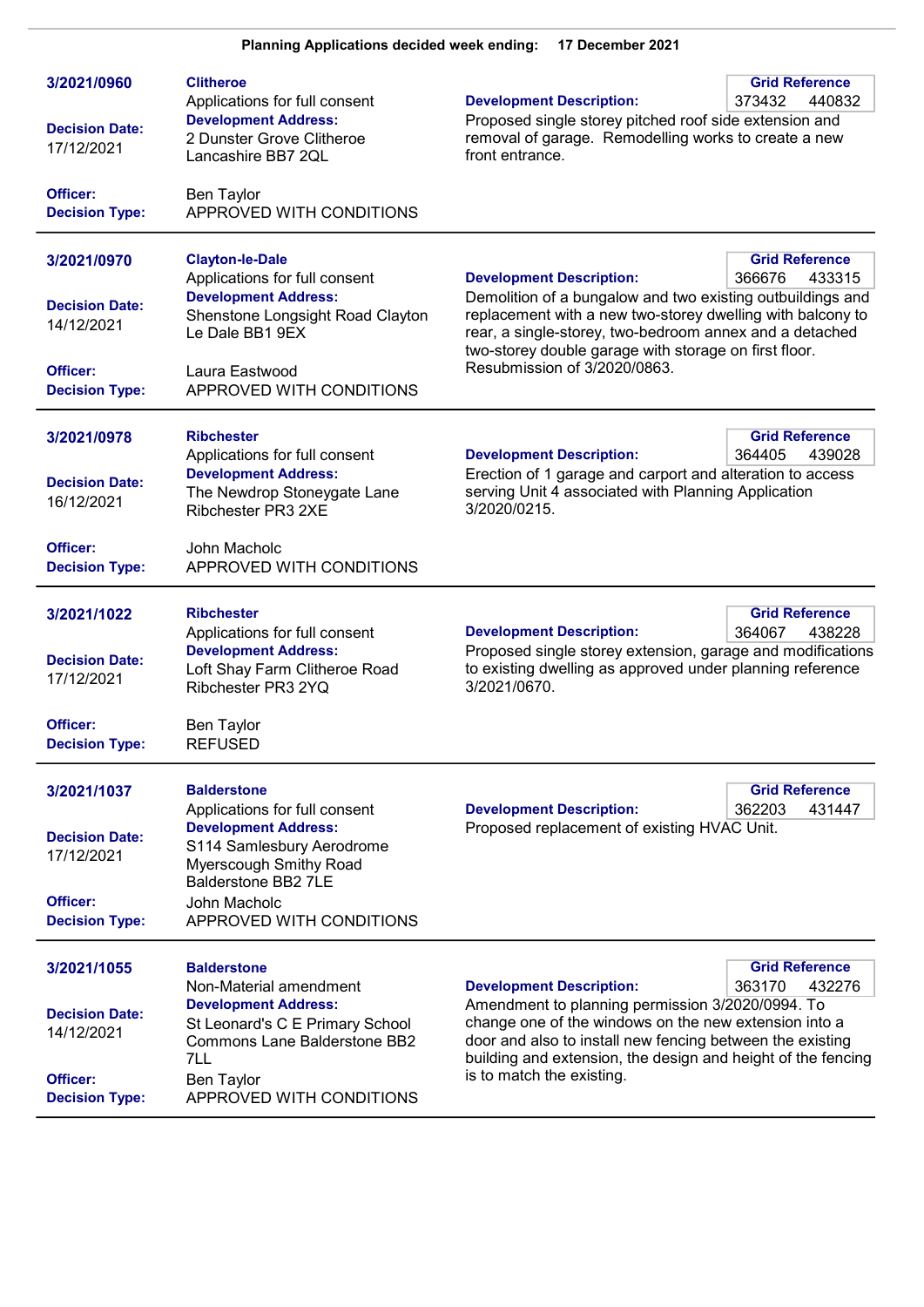| 3/2021/1068<br><b>Decision Date:</b><br>15/12/2021                                      | <b>Sabden</b><br>Applications for full consent<br><b>Development Address:</b><br>1 Lane Ends Simonstone Road<br>Sabden BB7 9EZ                                                                                          | <b>Development Description:</b><br>Proposed two storey side and rear extension.                                                                                                                                                                                                                                                                                                                        | <b>Grid Reference</b><br>378167<br>437053 |
|-----------------------------------------------------------------------------------------|-------------------------------------------------------------------------------------------------------------------------------------------------------------------------------------------------------------------------|--------------------------------------------------------------------------------------------------------------------------------------------------------------------------------------------------------------------------------------------------------------------------------------------------------------------------------------------------------------------------------------------------------|-------------------------------------------|
| Officer:<br><b>Decision Type:</b>                                                       | <b>Ben Taylor</b><br>APPROVED WITH CONDITIONS                                                                                                                                                                           |                                                                                                                                                                                                                                                                                                                                                                                                        |                                           |
| 3/2021/1072<br><b>Decision Date:</b><br>17/12/2021                                      | <b>Whalley</b><br>Applications for full consent<br><b>Development Address:</b><br>10 Pendle Drive Whalley BB7 9JT                                                                                                       | <b>Development Description:</b><br>Rear-facing first-floor dormer roof with a cantilevered<br>balcony, glazed and frameless glass balustrading.<br>Rear-facing French doors with full-height glazed sidelights.                                                                                                                                                                                        | <b>Grid Reference</b><br>372438<br>437433 |
| Officer:<br><b>Decision Type:</b>                                                       | <b>Ben Taylor</b><br>APPROVED WITH CONDITIONS                                                                                                                                                                           |                                                                                                                                                                                                                                                                                                                                                                                                        |                                           |
| 3/2021/1076<br><b>Decision Date:</b><br>15/12/2021<br>Officer:                          | <b>Gisburn</b><br>Alter or Extend a Listed Building<br><b>Development Address:</b><br>The Priory Hellifield Road Gisburn<br>BB7 4HQ<br>Laura Eastwood                                                                   | <b>Development Description:</b><br>Listed Building Consent for rebuilding and repairs to<br>existing chimney stacks. Re-roofing works and repairs to all<br>roofs, with repairs to central valley/channel gutter.<br>Replacement of existing rainwater goods with aluminium<br>rainwater goods. Brick plinth to wall bases to be removed<br>and external ground levels lowered below level of internal | <b>Grid Reference</b><br>383003<br>448921 |
| <b>Decision Type:</b>                                                                   | APPROVED WITH CONDITIONS                                                                                                                                                                                                | floors, with French drains installed to building perimeter.<br>Repairs to external windows, doors and fascia boards.<br>Replacement of existing roof window with new conservation<br>roof window. Existing soil/waste pipes to be replaced with<br>aluminium/cast iron pipes.                                                                                                                          |                                           |
| 3/2021/1077<br><b>Decision Date:</b><br>15/12/2021<br>Officer:<br><b>Decision Type:</b> | <b>Clayton-le-Dale</b><br>PRIOR NOTIFICATION OF AGRIC E<br><b>Development Address:</b><br>Barn on land between Edenfields<br>Ribchester Road and A59 Clayton<br>Le Dale BB1 9EY<br><b>Adrian Dowd</b><br><b>REFUSED</b> | <b>Development Description:</b><br>Conversion of one agricultural barn to single dwelling under<br>class $Q$ (a) and (b).                                                                                                                                                                                                                                                                              | <b>Grid Reference</b><br>366877<br>433532 |
| 3/2021/1079<br><b>Decision Date:</b><br>16/12/2021<br>Officer:                          | <b>Slaidburn &amp; Easington</b><br>Applications for full consent<br><b>Development Address:</b><br>Barn adjacent to Shay House Farm<br>Catlow Road Slaidburn BB7 3AQ<br>Laura Eastwood                                 | <b>Development Description:</b><br>Proposed conversion of barn into one, three bedroom<br>residential dwelling.                                                                                                                                                                                                                                                                                        | <b>Grid Reference</b><br>370617<br>454327 |
| <b>Decision Type:</b>                                                                   | <b>REFUSED</b>                                                                                                                                                                                                          |                                                                                                                                                                                                                                                                                                                                                                                                        |                                           |
| 3/2021/1081<br><b>Decision Date:</b><br>17/12/2021                                      | <b>Wilpshire</b><br>Applications for full consent<br><b>Development Address:</b><br>Little Acres 26A Whalley Road<br>Wilpshire BB1 9JT                                                                                  | <b>Development Description:</b><br>Proposed single storey extensions to side and rear.                                                                                                                                                                                                                                                                                                                 | <b>Grid Reference</b><br>432015<br>368821 |
| Officer:<br><b>Decision Type:</b>                                                       | Sarah Heppell<br>APPROVED WITH CONDITIONS                                                                                                                                                                               |                                                                                                                                                                                                                                                                                                                                                                                                        |                                           |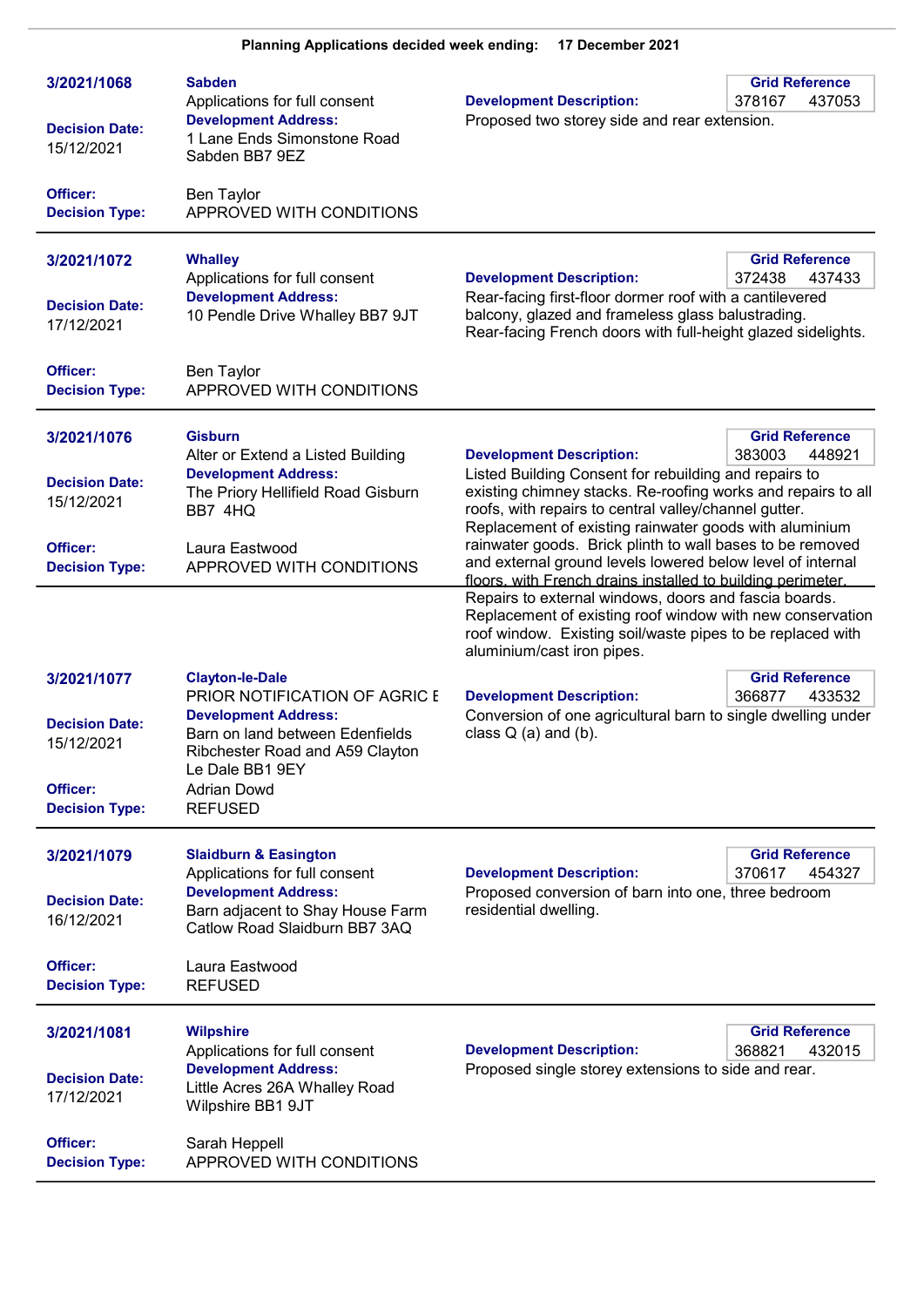| 3/2021/1087<br><b>Decision Date:</b><br>14/12/2021                                      | <b>Whalley</b><br>Applications for full consent<br><b>Development Address:</b><br>7 Grasscroft Way Whalley BB7 9XX                                                                                                  | <b>Development Description:</b><br>Proposed single storey rear extension.                                                                                                                                                                                                                | <b>Grid Reference</b><br>373205<br>436691 |
|-----------------------------------------------------------------------------------------|---------------------------------------------------------------------------------------------------------------------------------------------------------------------------------------------------------------------|------------------------------------------------------------------------------------------------------------------------------------------------------------------------------------------------------------------------------------------------------------------------------------------|-------------------------------------------|
| Officer:<br><b>Decision Type:</b>                                                       | Sarah Heppell<br>APPROVED WITH CONDITIONS                                                                                                                                                                           |                                                                                                                                                                                                                                                                                          |                                           |
| 3/2021/1090<br><b>Decision Date:</b><br>15/12/2021                                      | <b>Mellor</b><br>Applications for full consent<br><b>Development Address:</b><br>43 St Marys Gardens Mellor BB2<br>7JW                                                                                              | <b>Development Description:</b><br>Proposed first floor side extension and single storey rear<br>extension.                                                                                                                                                                              | <b>Grid Reference</b><br>365315<br>430861 |
| Officer:<br><b>Decision Type:</b>                                                       | Sarah Heppell<br>APPROVED WITH CONDITIONS                                                                                                                                                                           |                                                                                                                                                                                                                                                                                          |                                           |
| 3/2021/1095<br><b>Decision Date:</b><br>15/12/2021                                      | <b>Clayton-le-Dale</b><br>Applications for full consent<br><b>Development Address:</b><br>29 St Peters Close Clayton Le Dale<br>BB1 9HH                                                                             | <b>Development Description:</b><br>Proposed ground floor rear extension.                                                                                                                                                                                                                 | <b>Grid Reference</b><br>367919<br>432757 |
| Officer:<br><b>Decision Type:</b>                                                       | Sarah Heppell<br>APPROVED WITH CONDITIONS                                                                                                                                                                           |                                                                                                                                                                                                                                                                                          |                                           |
| 3/2021/1112<br><b>Decision Date:</b><br>14/12/2021<br>Officer:<br><b>Decision Type:</b> | <b>Gisburn</b><br><b>Discharge of Conditions</b><br><b>Development Address:</b><br><b>Dudland Hollins Gisburn Road</b><br>Gisburn BB7 4HL<br>John Macholc<br>APPROVED WITH CONDITIONS                               | <b>Development Description:</b><br>Discharge of Condition 4 (Construction Management Plan)<br>from planning permission 3/2021/0278.                                                                                                                                                      | <b>Grid Reference</b><br>383189<br>448918 |
| 3/2021/1126                                                                             | <b>Mellor</b>                                                                                                                                                                                                       |                                                                                                                                                                                                                                                                                          | <b>Grid Reference</b>                     |
| <b>Decision Date:</b><br>17/12/2021                                                     | Applications for full consent<br><b>Development Address:</b><br>38 Branch Road Mellor BB2 7NU                                                                                                                       | <b>Development Description:</b><br>364085<br>430687<br>Proposed single storey infill extension to rear of existing<br>dwelling to form additional living space, proposed erection<br>of canopy to front main entrance and conversion of existing<br>flat roof to create new balcony area |                                           |
| Officer:<br><b>Decision Type:</b>                                                       | Sarah Heppell<br>APPROVED WITH CONDITIONS                                                                                                                                                                           |                                                                                                                                                                                                                                                                                          |                                           |
| 3/2021/1128<br><b>Decision Date:</b><br>17/12/2021<br>Officer:<br><b>Decision Type:</b> | <b>Chatburn</b><br>Prior notification for the installation a<br><b>Development Address:</b><br>Unit B Venture House Pendle<br><b>Trading Estate Chatburn</b><br>BB7 4JY<br>Sarah Heppell<br>PERMISSION NOT REQUIRED | <b>Development Description:</b><br>Installation of a solar panel system consisting of 237 Solar<br>PV panels to generate 88.88 kWh electricity.                                                                                                                                          | <b>Grid Reference</b><br>376314<br>443553 |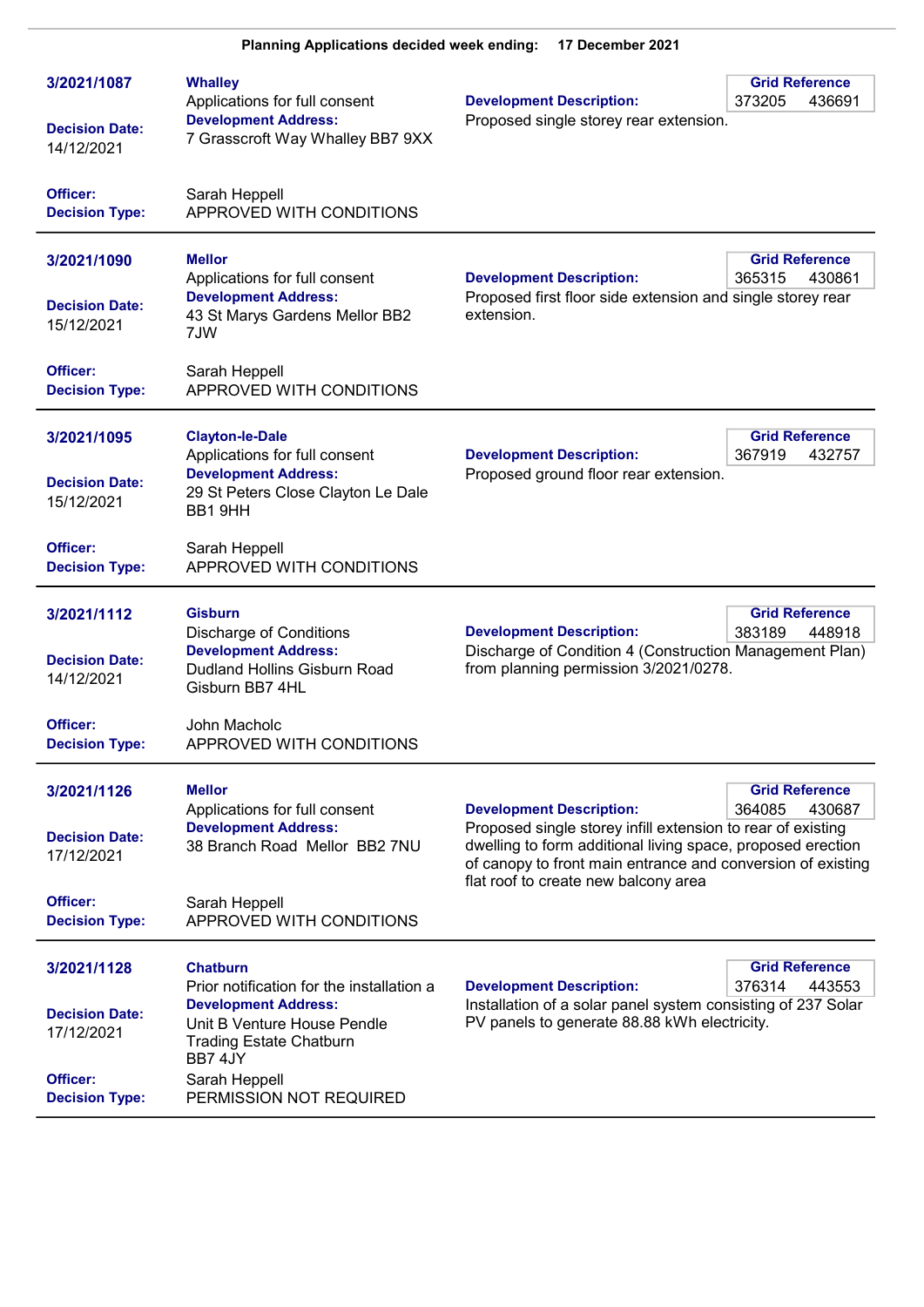| 3/2021/1138<br><b>Decision Date:</b><br>16/12/2021 | <b>Twiston</b><br>Applications for full consent<br><b>Development Address:</b><br>Fernside Cottage Smithy Fold Lane<br>Twiston Clitheroe BB7 4BZ | <b>Development Description:</b><br>Proposed demolition of existing timber store/garage and<br>construction of new single stone garage                                                                                                                                                        | <b>Grid Reference</b><br>381619<br>443749 |
|----------------------------------------------------|--------------------------------------------------------------------------------------------------------------------------------------------------|----------------------------------------------------------------------------------------------------------------------------------------------------------------------------------------------------------------------------------------------------------------------------------------------|-------------------------------------------|
| Officer:<br><b>Decision Type:</b>                  | Sarah Heppell<br>APPROVED WITH CONDITIONS                                                                                                        |                                                                                                                                                                                                                                                                                              |                                           |
| 3/2021/1140<br><b>Decision Date:</b><br>17/12/2021 | <b>Salesbury</b><br>Variation of Condition<br><b>Development Address:</b><br>Longsight House Longsight Road                                      | <b>Development Description:</b><br>Variation of condition 2 of planning permission<br>3/2020/1016. Change from roof light to dormer window                                                                                                                                                   | <b>Grid Reference</b><br>367528<br>434024 |
| Officer:<br><b>Decision Type:</b>                  | Copster Green BB1 9EU<br>Sarah Heppell<br>APPROVED WITH CONDITIONS                                                                               | substitution of plans and elevations.                                                                                                                                                                                                                                                        |                                           |
| 3/2021/1141                                        | <b>Bolton-by-Bowland, Gisburn Forest and Sawley</b><br>Variation of Condition                                                                    | <b>Development Description:</b>                                                                                                                                                                                                                                                              | <b>Grid Reference</b><br>377718<br>445895 |
| <b>Decision Date:</b><br>15/12/2021                | <b>Development Address:</b><br>Riverside 5 Browgate Sawley BB7<br>4NB                                                                            | Variation of conditions 2 (approved plans) and 3 (Materials)<br>from planning permission 3/2021/0549. The materials to be<br>used in the development shall be natural stone for the<br>walling materials and aluminium finished in a dark brown.<br>Resubmission of application 3/2021/0781. |                                           |
| Officer:<br><b>Decision Type:</b>                  | Laura Eastwood<br>APPROVED WITH CONDITIONS                                                                                                       |                                                                                                                                                                                                                                                                                              |                                           |
| 3/2021/1142<br><b>Decision Date:</b><br>16/12/2021 | Longridge<br>Application for tree works<br><b>Development Address:</b><br>Dilworth Coach House 41 Dilworth<br>Lane Longridge PR3 3ST             | <b>Development Description:</b><br>Ash T4 - fell due to significant signs of ash die back<br>Sycamore T3 - fell due to significant signs of deline within<br>the crown                                                                                                                       | <b>Grid Reference</b><br>361174<br>437282 |
| Officer:<br><b>Decision Type:</b>                  | <b>Alex Shutt</b><br><b>REFUSED</b>                                                                                                              |                                                                                                                                                                                                                                                                                              |                                           |
| 3/2021/1143<br><b>Decision Date:</b><br>17/12/2021 | <b>Hothersall</b><br>Applications for full consent<br><b>Development Address:</b><br>Ivy Bank Farm Hothersall Lane<br>Hothersall PR3 2XB         | <b>Development Description:</b><br>Addition of a single storey glass roof located on the rear<br>elevation of the property.                                                                                                                                                                  | <b>Grid Reference</b><br>362110<br>436024 |
| Officer:<br><b>Decision Type:</b>                  | Sarah Heppell<br>APPROVED WITH CONDITIONS                                                                                                        |                                                                                                                                                                                                                                                                                              |                                           |
| 3/2021/1156                                        | <b>Whalley</b><br>Non-Material amendment                                                                                                         | <b>Development Description:</b>                                                                                                                                                                                                                                                              | <b>Grid Reference</b><br>374621<br>435047 |
| <b>Decision Date:</b><br>15/12/2021                | <b>Development Address:</b><br>Shelton 1 Portfield Bar Whalley BB7<br>9DL                                                                        | Non material amendment to planning permission<br>3/2021/0399. Change of material to front elevation to<br>coursed stone bay windows and front elevation with K-rend<br>(off white) peaks above. The approval was for coursed                                                                 |                                           |
| Officer:<br><b>Decision Type:</b>                  | <b>Ben Taylor</b><br>APPROVED WITH CONDITIONS                                                                                                    | stone bays only.                                                                                                                                                                                                                                                                             |                                           |